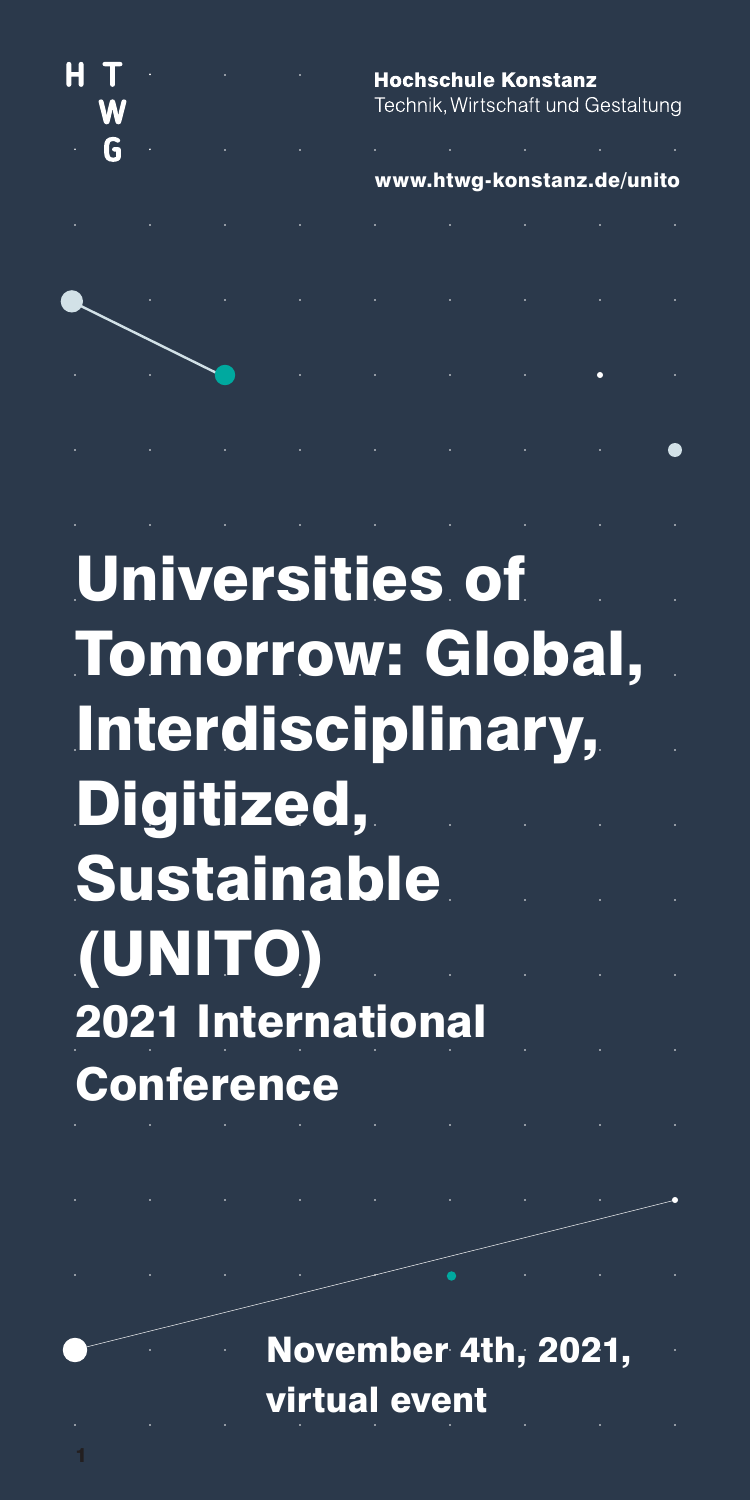### Welcome to the 2021 international conference "Universities of Tomorrow: Global, Interdisciplinary, Digitized, Sustainable" (UNITO).

The complex social, political, economic, and environmental issues of today and the exponential rise of digital technology pose new challenges to societies and enterprises worldwide - and thus to universities as well. They need to respond to these developments today by educating and training the experts, specialists, and leaders of tomorrow. The underlying long-lasting trends globalization, interdisciplinarity, digitalization, sustainability - have been fuelled and accelerated by the COVID-19 pandemic. Challenging times call for innovative measures. New approaches to teaching, research, and international collaboration are continuously reshaping the landscapes of higher education. The conference shall provide a platform to present, discuss, and share such innovative ideas, concepts, experiences, and best practices for the future.

## Our distinguished keynote speakers

– Frank Riemensperger (Chairman Accenture Germany)

– Rosa Lee (Vice President of Bosch China)

– Prof. Vasilis Koulolias (Director and founder of eGovlab, Stockholm University)

will enrich the conference and stimulate the discussion.

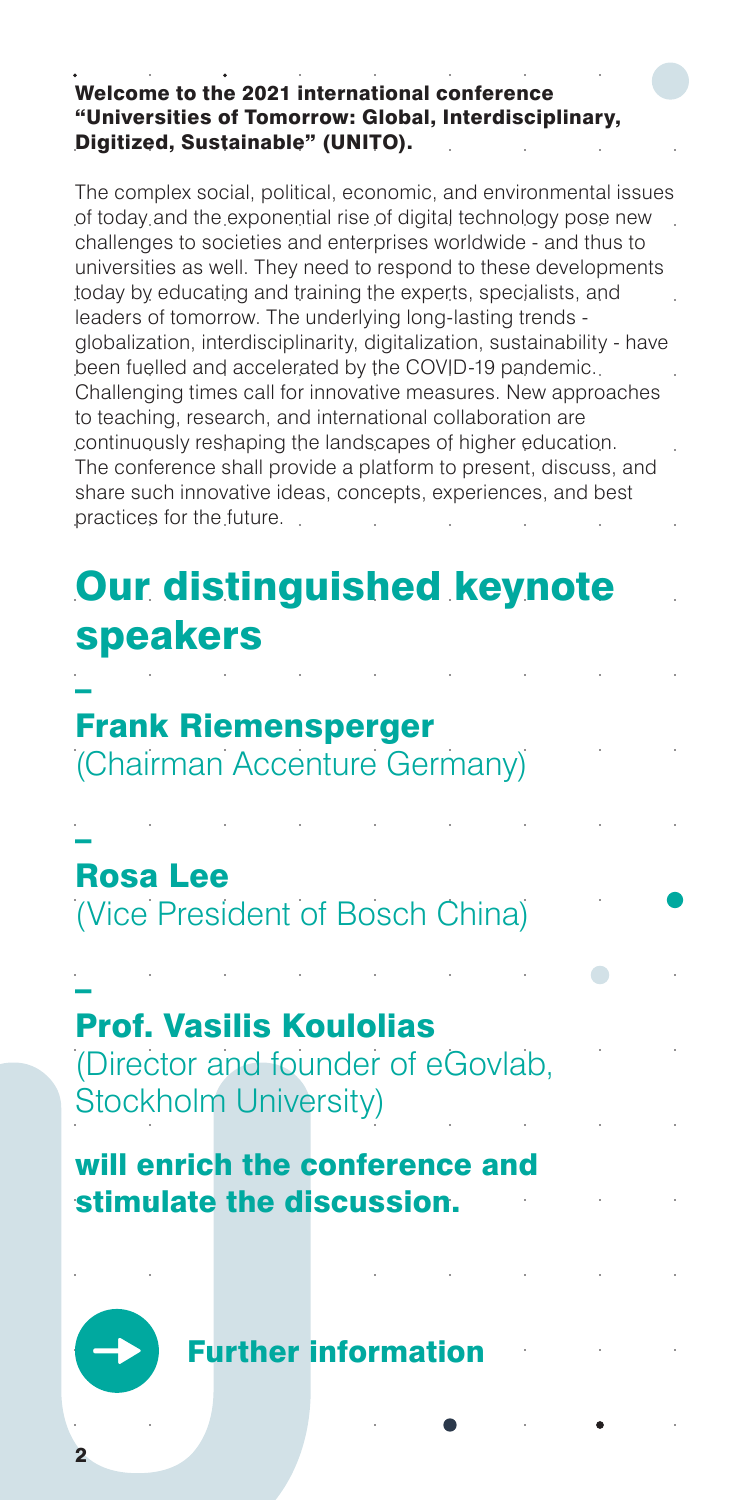## Program overview

| 10:00-10:15 Uhr | <b>UNITO Opening Ceremony</b>                                                                                    |
|-----------------|------------------------------------------------------------------------------------------------------------------|
| 10:15–10:30 Uhr | <b>Welcoming Speech by</b><br>Prof. Dr. Sabine Rein.<br>President HTWG Konstanz                                  |
| 10:30-11:15 Uhr | <b>Keynote Speech by Rosa Lee</b><br>Vice President of Bosch China                                               |
| 11:15-11:30 Uhr | <b>Networking and Coffee Break</b>                                                                               |
| 11:30–13:00 Uhr | 3 Parallel Sessions with 3 Talks each                                                                            |
| 13:00-13:25 Uhr | <b>Lunch Break</b>                                                                                               |
| 13:25-13:30 Uhr | <b>Kick-Off Second Part</b>                                                                                      |
| 13:30-14:15 Uhr | <b>Keynote Speech by</b><br><b>Frank Riemensperger</b><br>Chairman Accenture Germany                             |
| 14:15-14:30 Uhr | <b>Coffee Break</b>                                                                                              |
| 14:30-16:00 Uhr | 3 Parallel Sessions with 3 Talks each                                                                            |
| 16:00-16:15 Uhr | <b>Networking and Coffee Break</b>                                                                               |
| 16:15-17:00 Uhr | <b>Keynote Speech by</b><br><b>Vasilis Koulolias</b><br>Director and Founder of eGovlab,<br>Stockholm University |
| 17:00-17:15 Uhr | <b>Networking and Coffee Break</b>                                                                               |
| 17:15-18:45 Uhr | 3 Parallel Sessions with 3 Talks each                                                                            |
| 18:45 Uhr       | <b>Closing Ceremony</b>                                                                                          |



## [Final program](https://www.htwg-konstanz.de/hochschule/diverse-veranstaltungen/universities-of-tomorrow-global-interdisciplinary-digitized-sustainable-unito/program/)